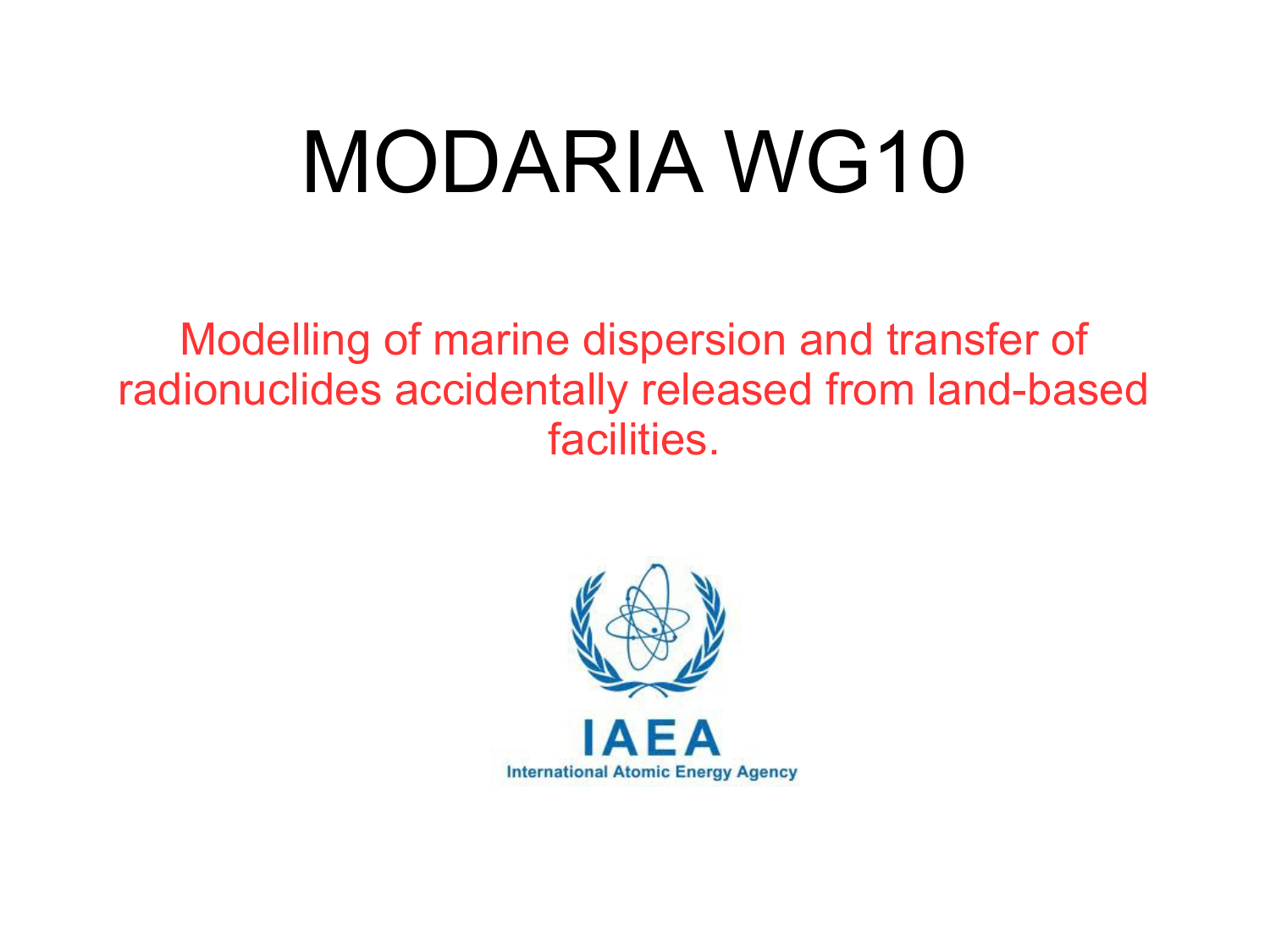# Interim meeting

- University of Seville, Spain. 17-19 June, 2015
- Participants from Rep. of Korea, Japan, Ukraine, Norway, Spain
- Discussions:
	- Last Fukushima exercise: final results
	- Final report
	- Preparation of papers
	- Plans for MODARIA-II
	- Joint meeting with WG3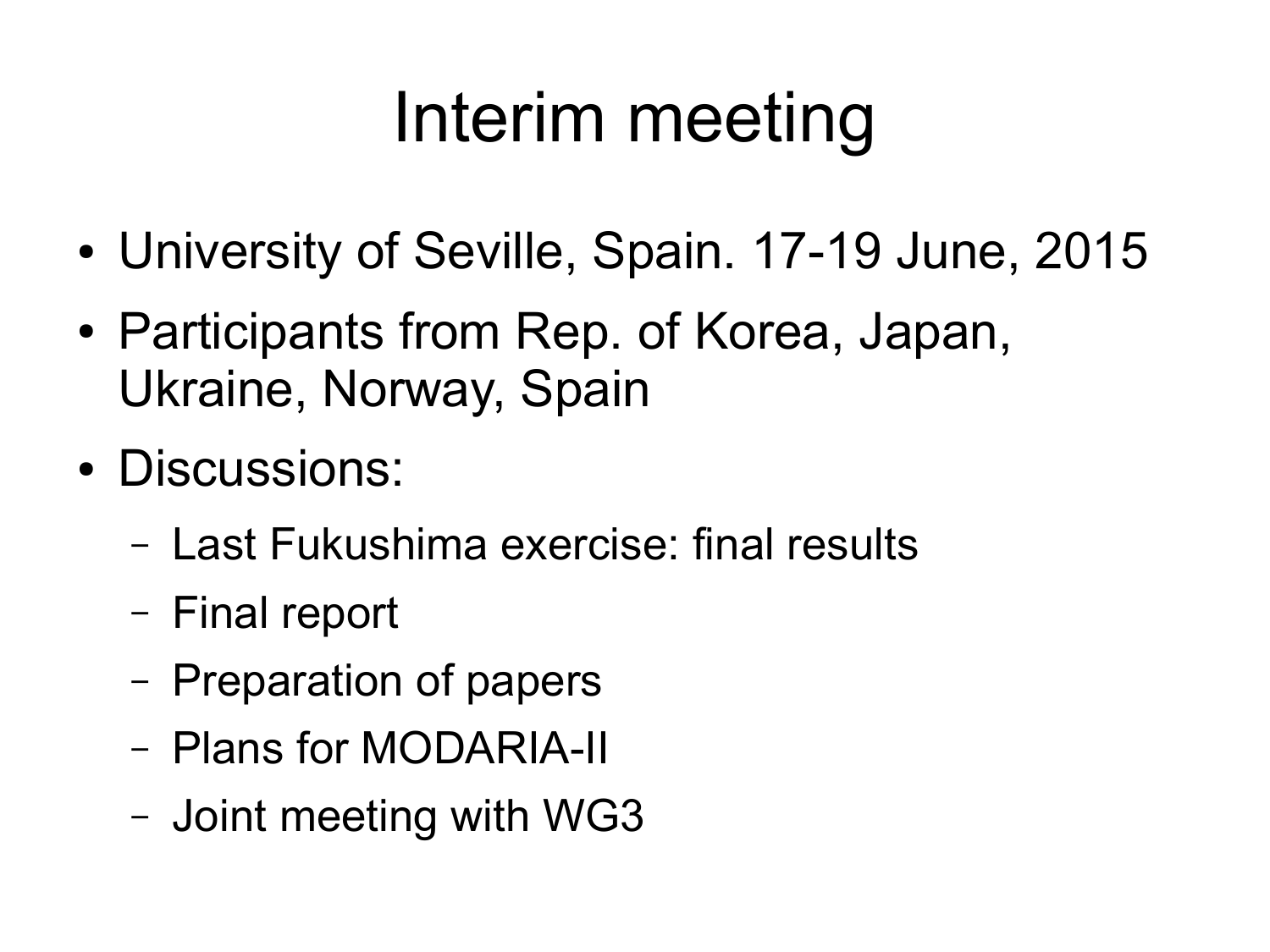### WG 10 results

- R. Periáñez, R. Bezhenar, M. Iosipe, V. Maderich, H. Nies, I. Osvath, I. Outola, G. de With (2015). A comparison of marine radionuclide dispersion models for the Baltic Sea in the frame of IAEA MODARIA program. Journal of Environmental Radioactivity 139, 66-77.
- R. Periáñez, I. Brovchenko, C. Duffa, K.T. Jung, T. Kobayashi, F. Lamego, V. Maderich, B.I. Min, H. Nies, I. Osvath, M. Psaltaki, K.S. Suh (2015). A new comparison of marine dispersion model performances for Fukushima Dai-ichi releases in the frame of IAEA MODARIA program. Journal of Environmental Radioactivity 150, 247-269.
- R. Periáñez, R. Bezhenar, I. Brovchenko, C. Duffa, M. Iosjpe, K.T. Jung, T. Kobayashi, F. Lamego, V. Maderich, B.I. Min, H. Nies, I. Osvath, I. Outola, M. Psaltaki, K.S. Suh, G. de With. An overview of marine pollution modelling activities in IAEA (International Atomic Energy Agency) MODARIA program: lessons learnt from the Baltic Sea and Fukushima scenarios. Submitted to Marine Pollution Bulletin.
- R. Periáñez, R. Bezhenar, I. Brovchenco, Byung-II Min, C. Duffa, M. Iosipe, K. Jung, T. Kobayashi, Kyung-Suk Suh, F. Lamego, V. Maderich, H. Nies, I. Osvath, I. Outola, M. Psaltaki, G. de With. MODARIA Marine Transport Modelling. In International Expert Meeting on Assessment and Prognosis in Response to a Nuclear or Radiological Emergency. Vienna, 20-24 April 2015.
- WG-10 Final Report: Draft finished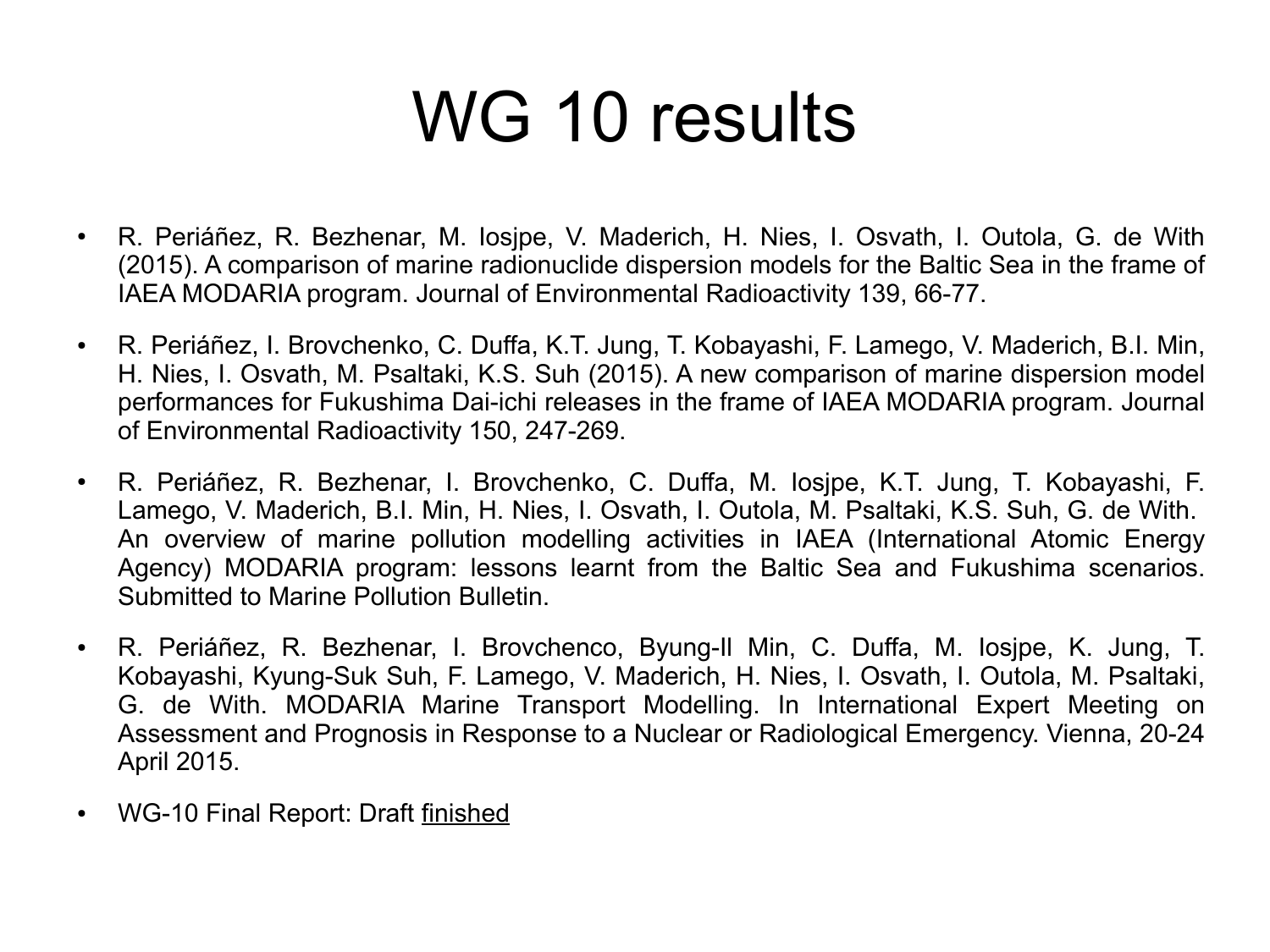## WG10 scenarios on accidental releases in the marine environment

#### 1) Fukushima releases in the Pacific Ocean

- Intercomparison of hydrodynamic submodels
- Intercomparison of dispersion models

#### 2) The Baltic Sea: modelling Chernobyl fallout

- Results provided by 4 models:
	- NRPA box model
	- POSEIDON box model
	- USEV hydrodynamic model
	- THREETOX hydrodynamic model
- Results compared with HELCOM database measurements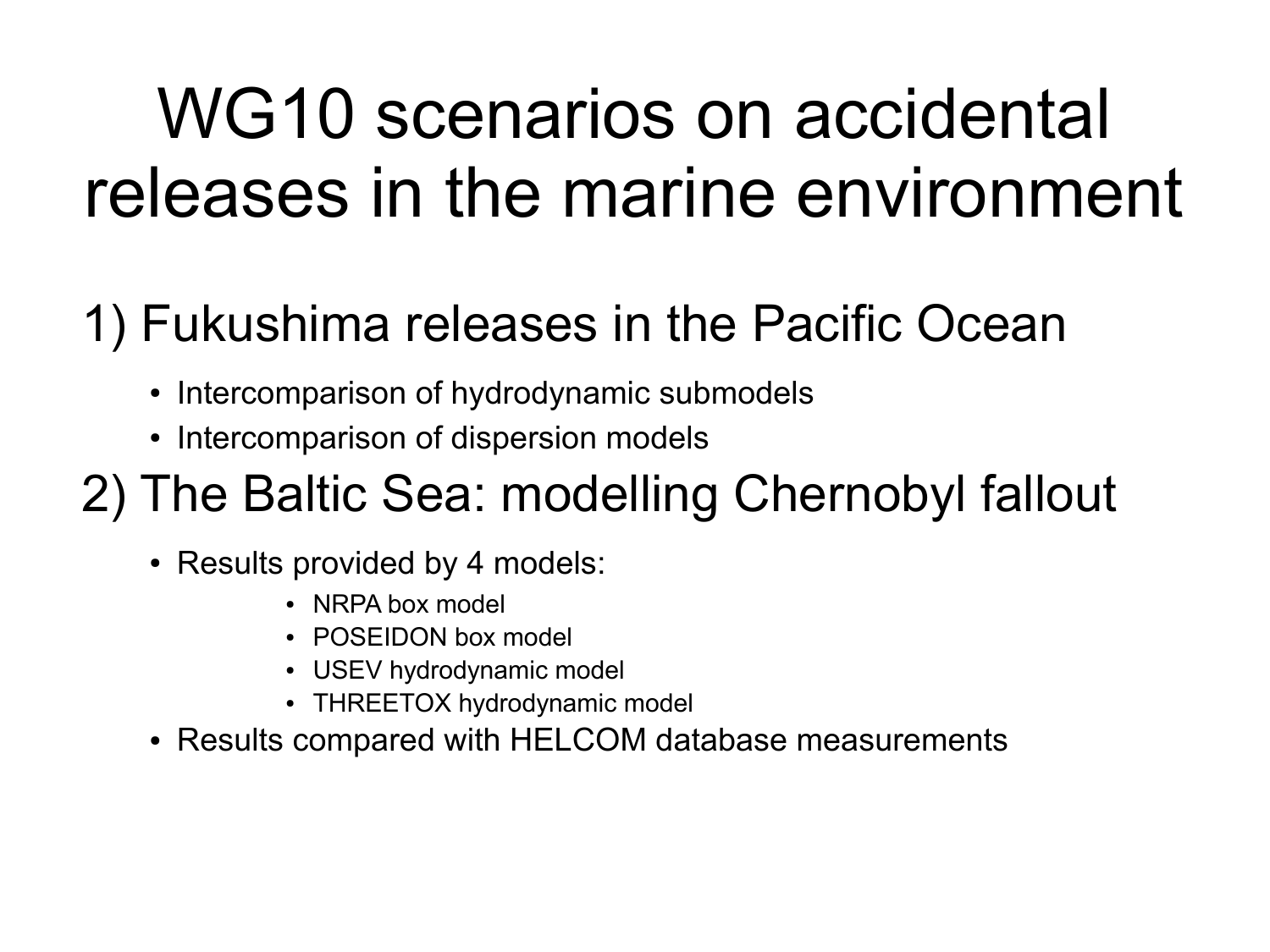#### Baltic Sea scenario

5 year of calculation from October 31, 1986

- Maps of 137-Cs concentration in surface water and sediments in October 31, 1991
- $\cdot$  Time series of 137-Cs inventories in the water column and bed sediments
- Time series of concentrations in water and sediments at selected locations
- Mean concentrations in water and sediments in several sub-basins

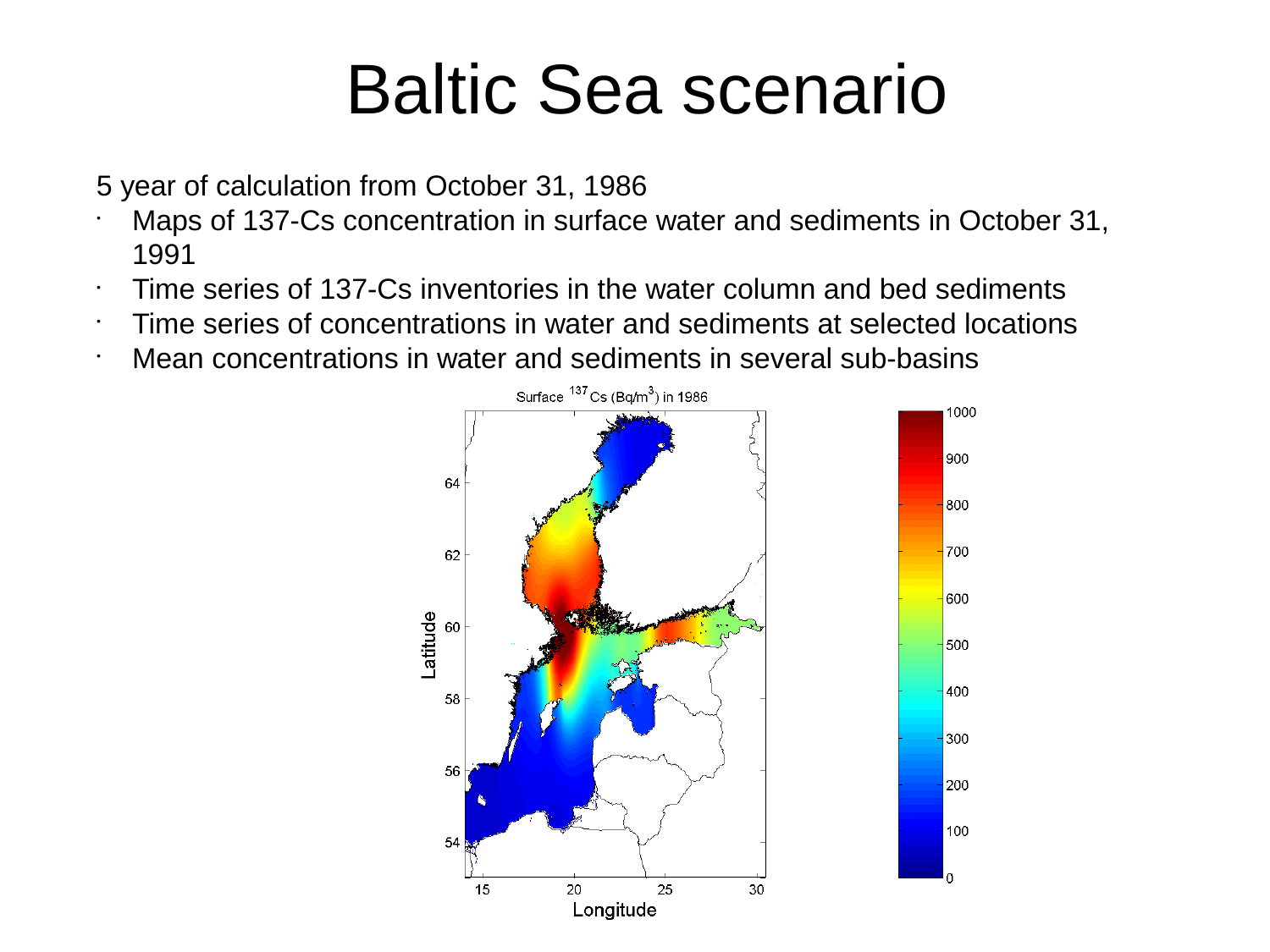#### Model results compared with HELCOM data



Figure 1 **FCs concentrations** Sloim3) in earlisce water language death and fire." 1984-2006, as annual mean values by basin.<br>Target values have been to segment as belaicales 124-Charnotul /1984-1985) concentrations. (Note:<br>logarithmic scales used in the praphel-

**BOTHNING BAY** 

GELF OF FINLAND

**GULF OF BIGA** 

GOTLAND EAST AND WEST

"Cs concentration above target value "Cs concentration below target value Target level = 15 Bq/m<sup>b</sup>

6 National Land Survey, Rinland, 81-MW107  $\frac{1}{1000}$ 

SYNT, FINI AND 2009

**Helsinki Commission** 

**Baltic Marine Environment Protection Commission**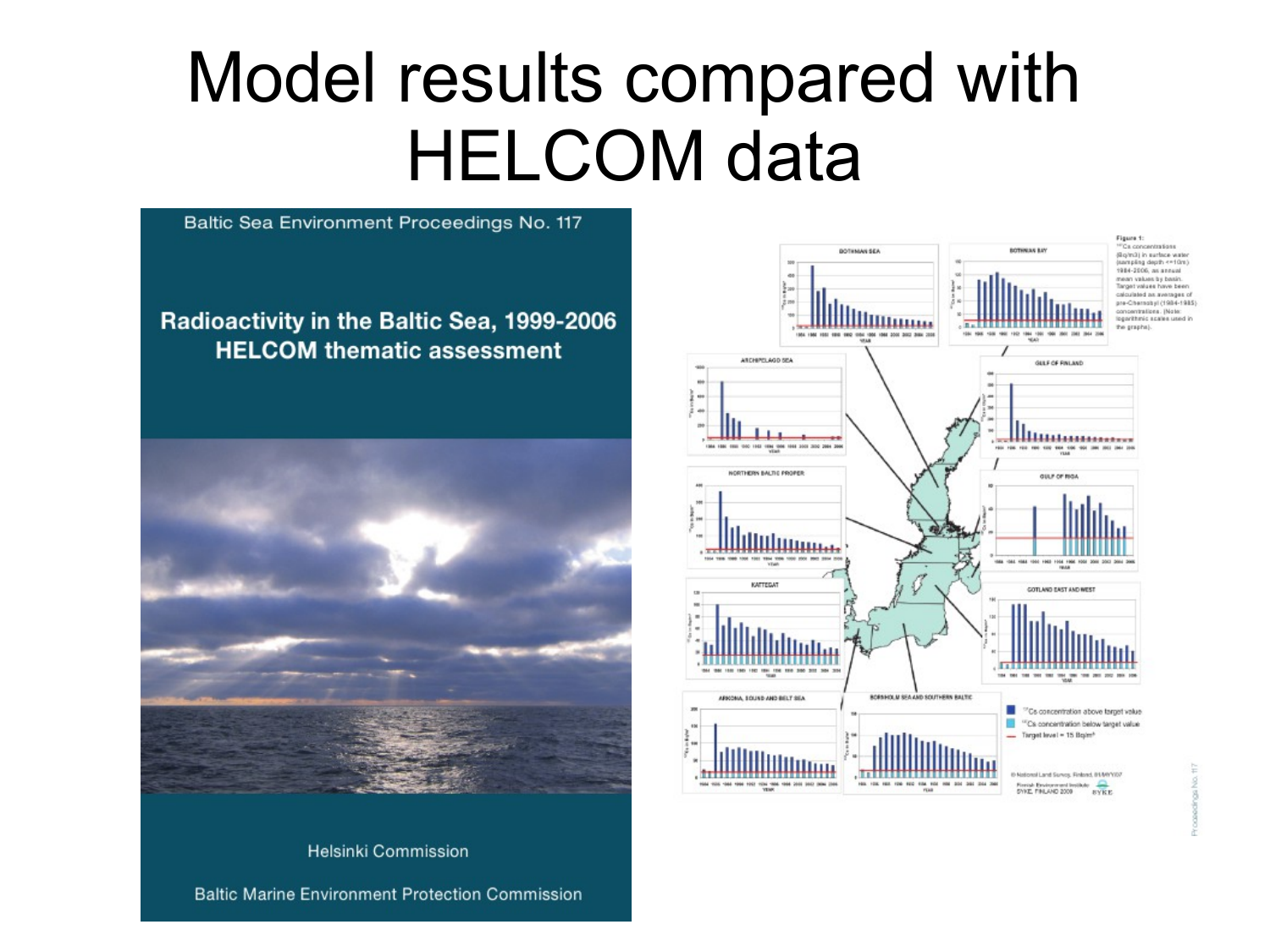# Applied models

- POSEIDON box model
- NRPA box model
- THREETOX: 3D hydrodynamic model
- USEV: 2D depth-averaged model, forced with annual mean wind

Water/sediment interactions included in all models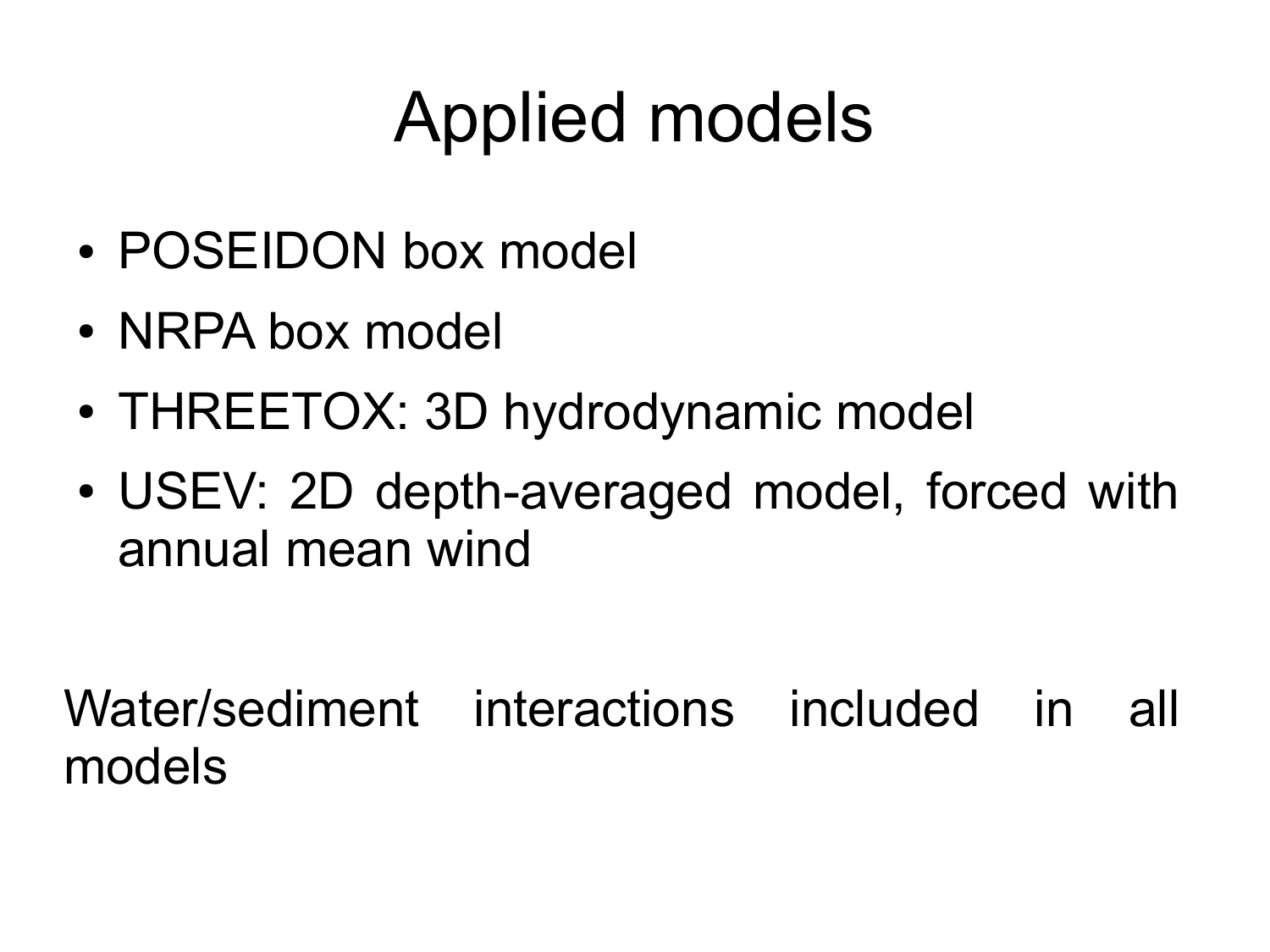#### Inventories in the Baltic

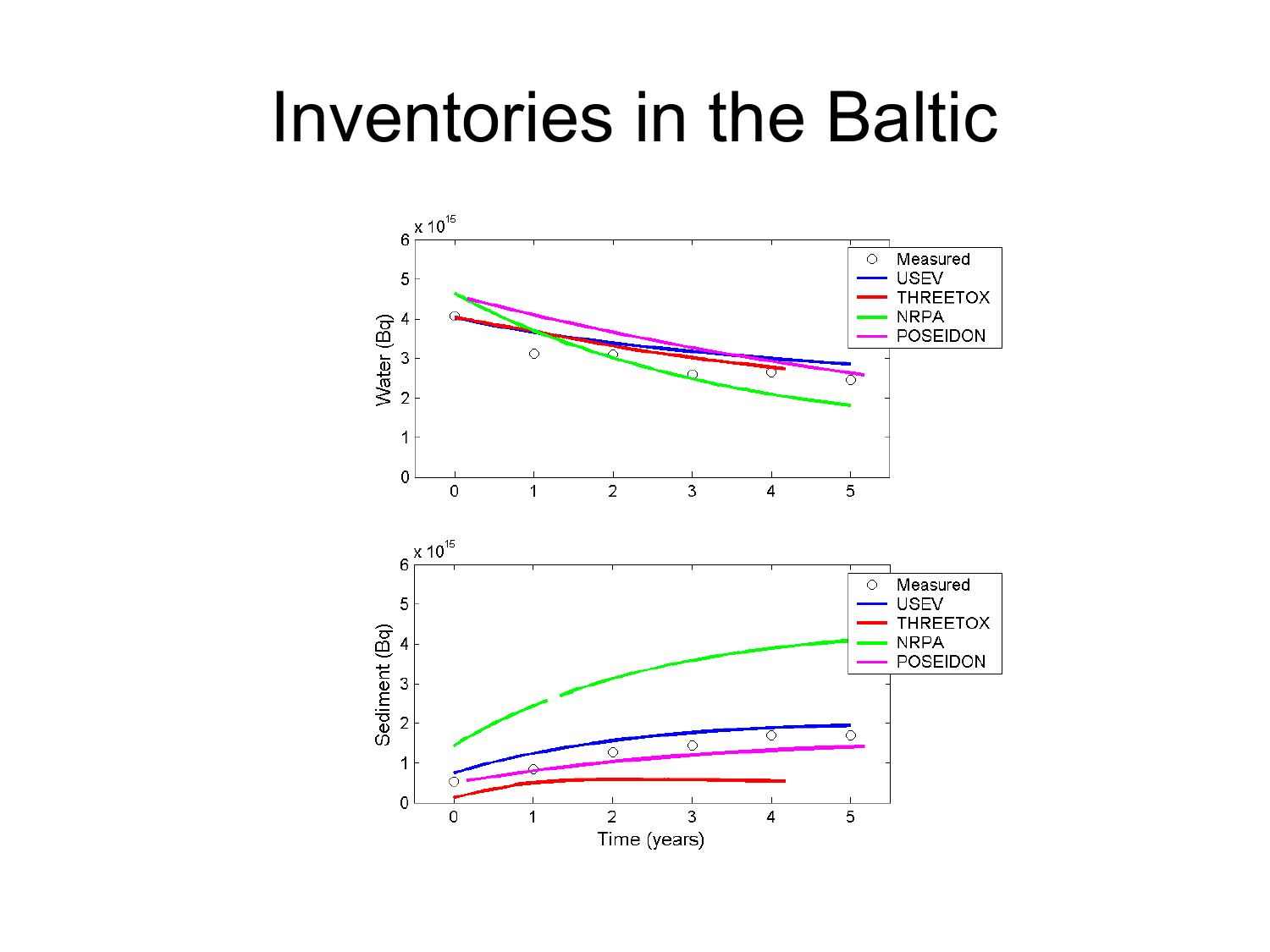#### Calculated and measured concentrations in water





Magenta: POSEIDON Red: THREETOX Green: NRPA Blue: USEV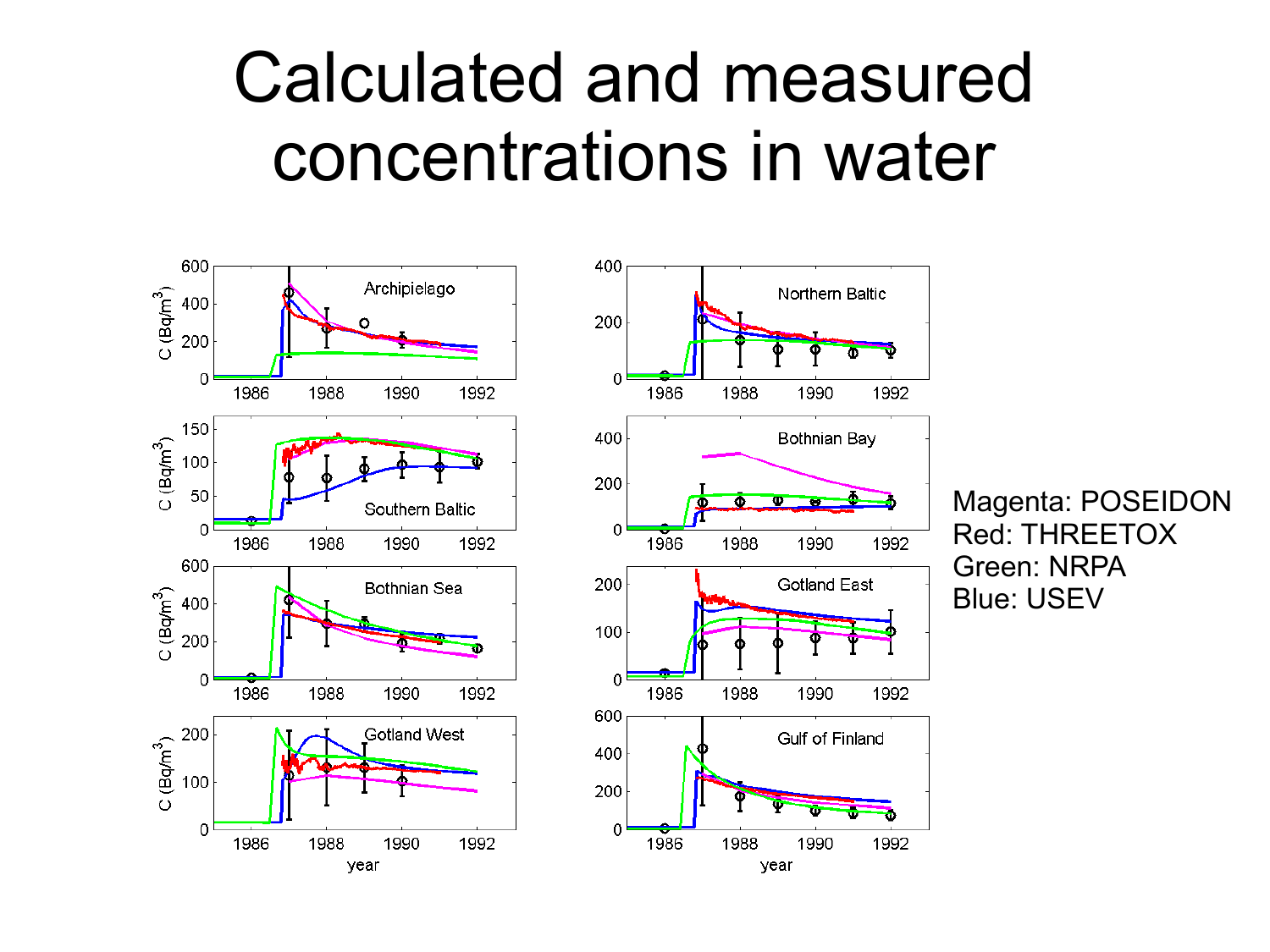#### Calculated and measured concentrations in sediments

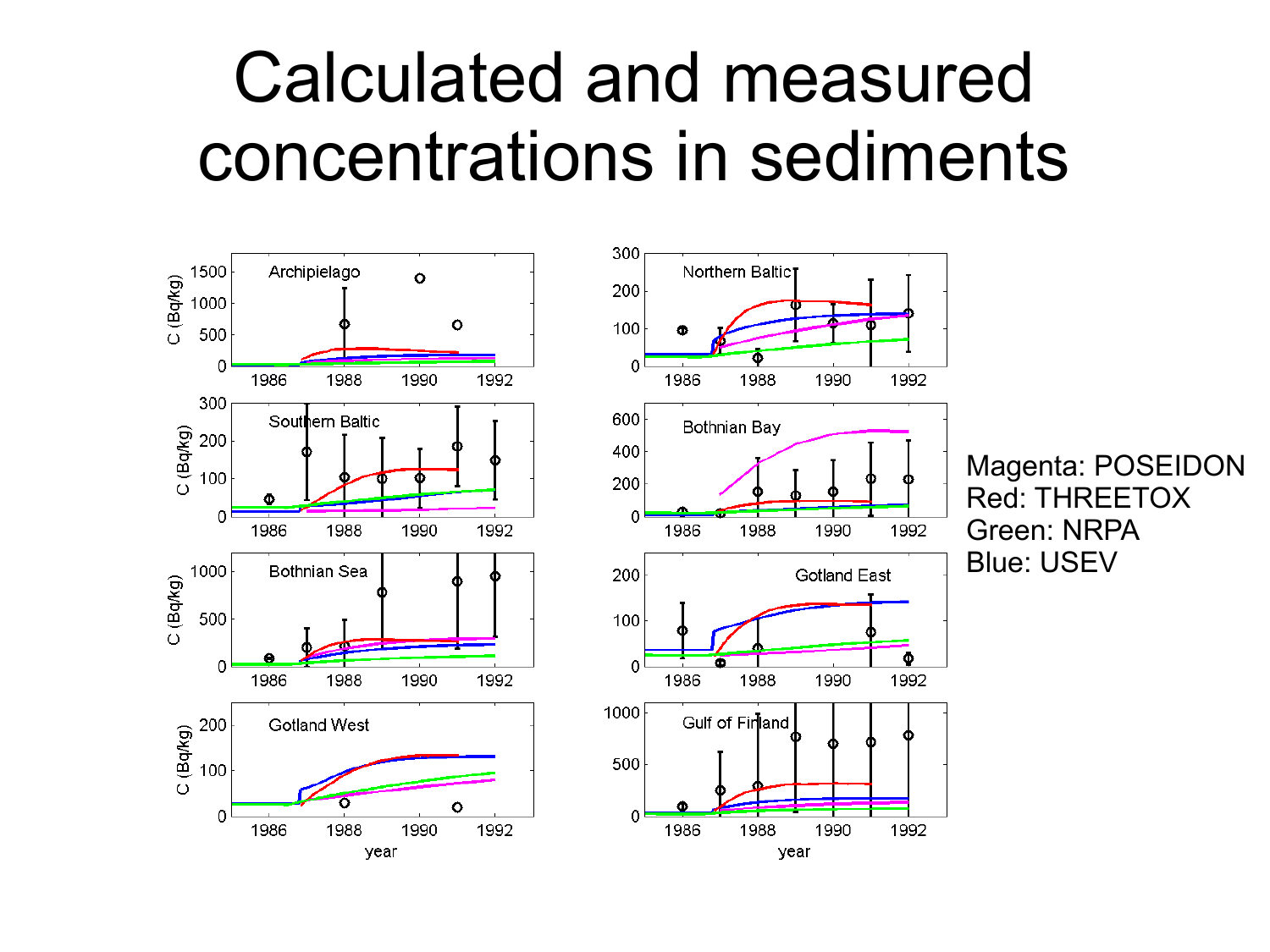#### Concentrations in sediments (Bq/kg) after 5 years



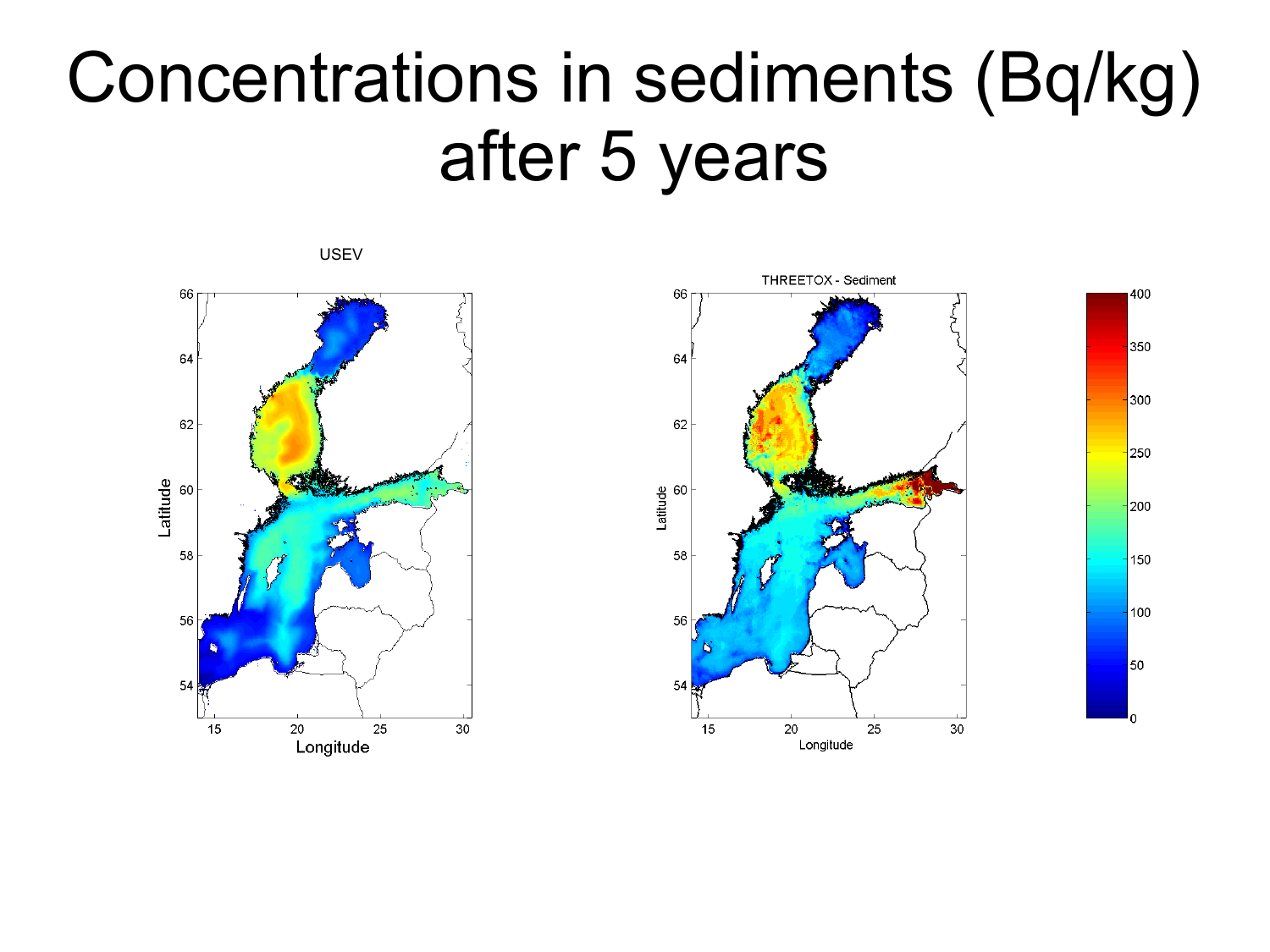### Fukushima: participating models

| <b>Institute</b>                     | <b>Scale</b>                  | <b>Circulation</b>         | <b>Model type</b>          |
|--------------------------------------|-------------------------------|----------------------------|----------------------------|
| <b>KAERI</b>                         | Regional,<br>global           | NCOM,<br><b>JCOPE2</b>     | Lagrangian                 |
| <b>JAEA</b>                          | Local,<br>regional,<br>global | Kyoto<br><b>University</b> | Lagrangian                 |
| Univ. Tolouse                        | Regional                      | Own, NCOM<br>bound. cond.  | <b>Eulerian</b>            |
| <b>Univ. Seville</b>                 | Local                         | JCOPE2,<br><b>HYCOM</b>    | Eulerian                   |
| IEN, Brasil                          | Local                         | Own                        | <b>Eulerian</b>            |
| NTUA, Greece                         | Local                         | Own                        | Eulerian                   |
| <b>IMMSP/KIOST</b><br><b>Ukraine</b> | regional                      | Own, HYCOM<br>bound. cond. | Eulerian and<br>Lagrangian |

All models are three-dimensional dynamic models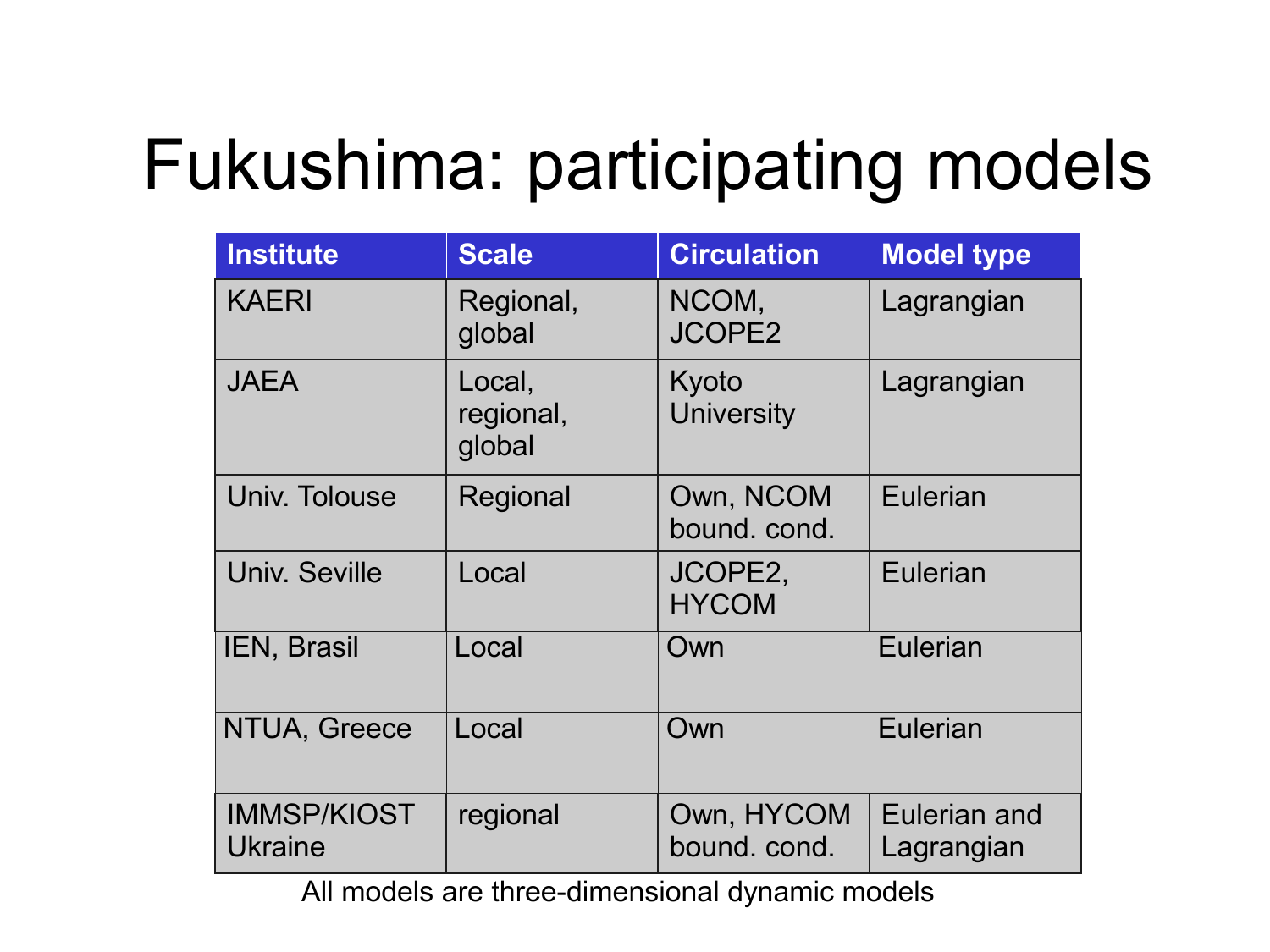#### Fukushima first modelling exercise

Constant release (hypothetical magnitude) of a perfectly conservative radionuclide (no water/sediment interactions)

Compare time series of concentrations at the sea surface for the period March 11-May 30

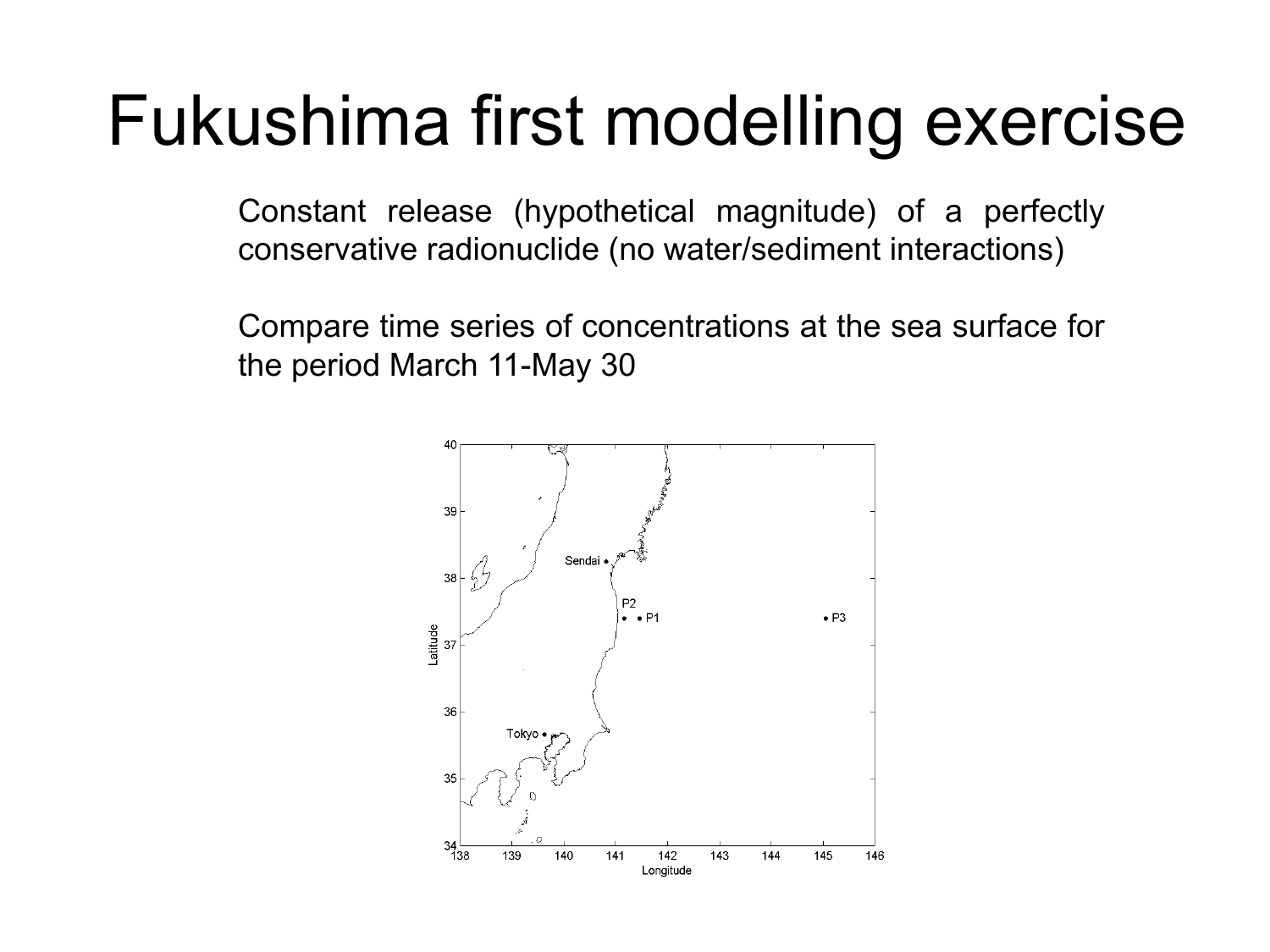#### Results

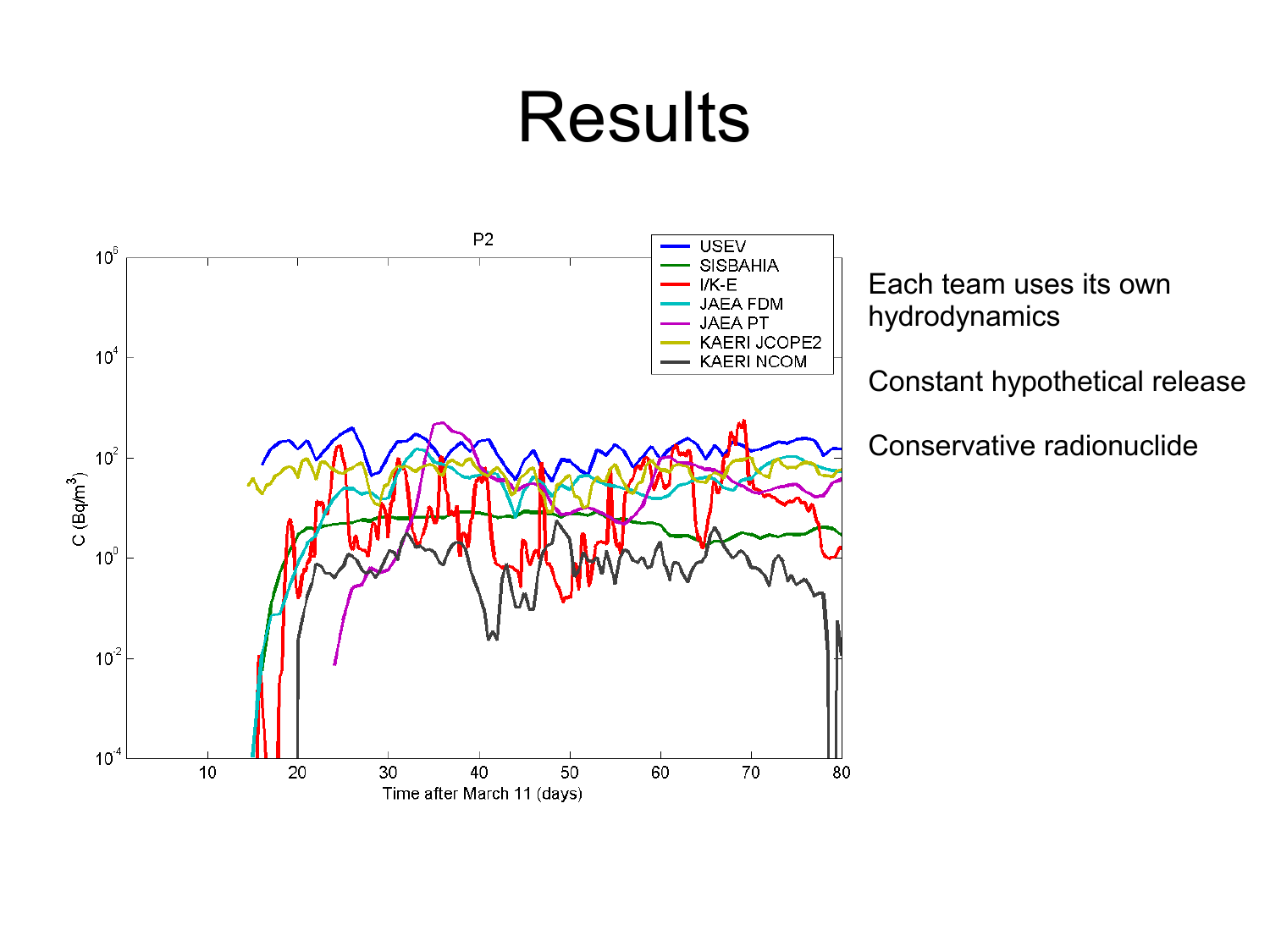# What is happening?

- Baltic Sea: very different models and similar results
- Fukushima: similar models and different results
- A marine dispersion model consists of two submodels:
	- Hydrodynamic sub-model
	- Dispersion sub-model (transport by currents, turbulent mixing, water/sediment interactions)
- Let's try to know the origin of discrepancies: model harmonization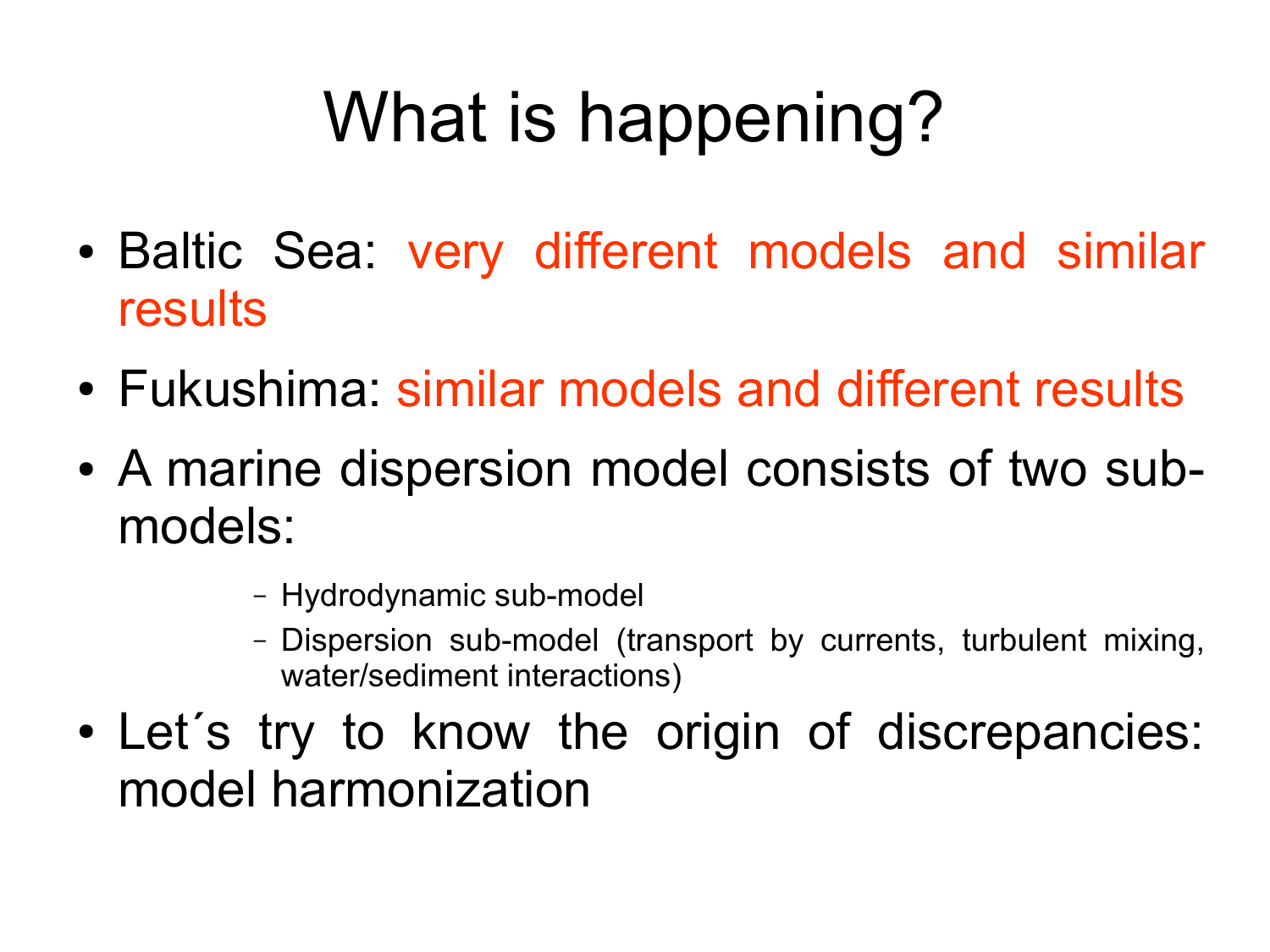# Current field examples, April 30th (sea surface)

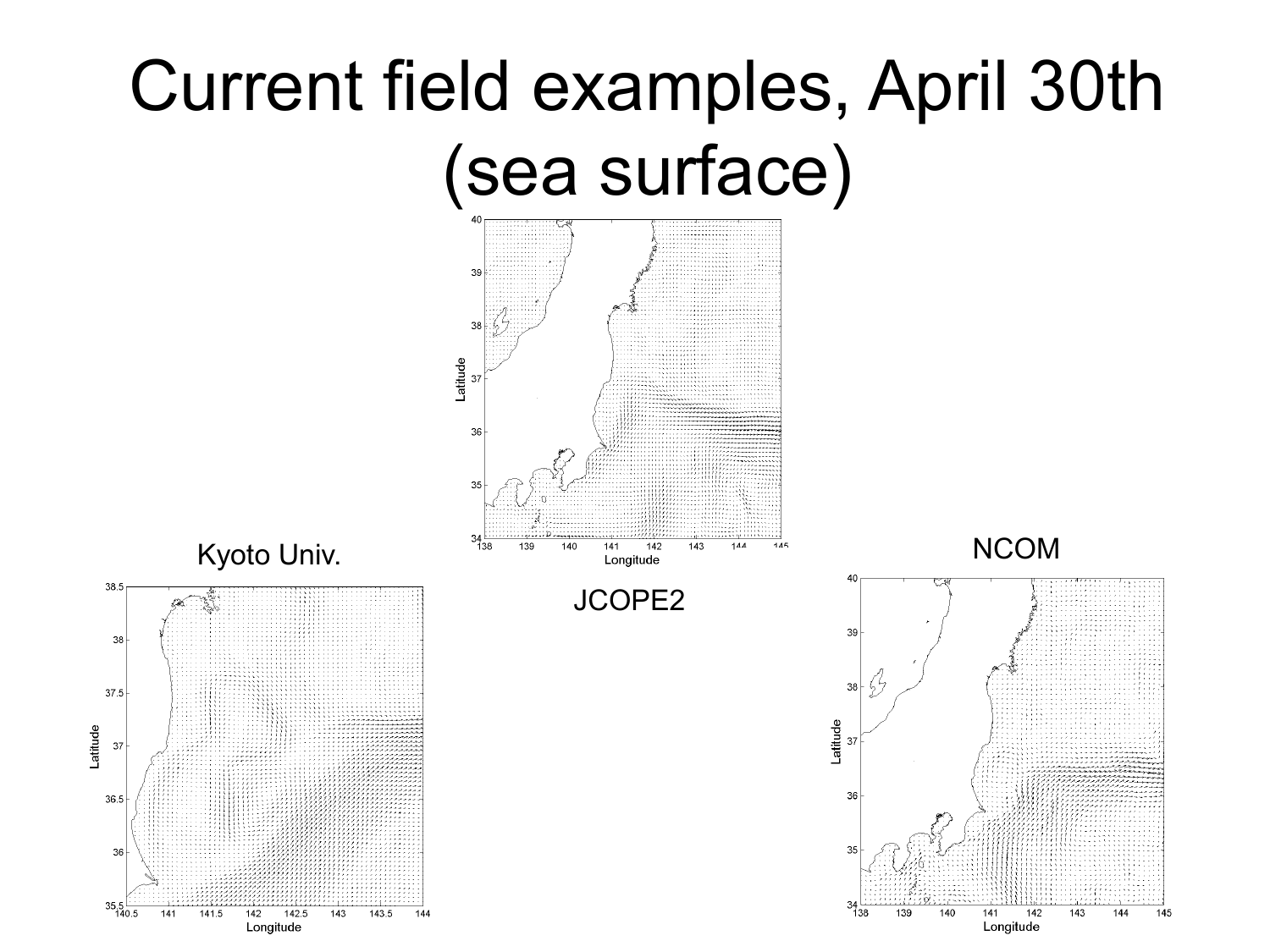#### Time series of currents

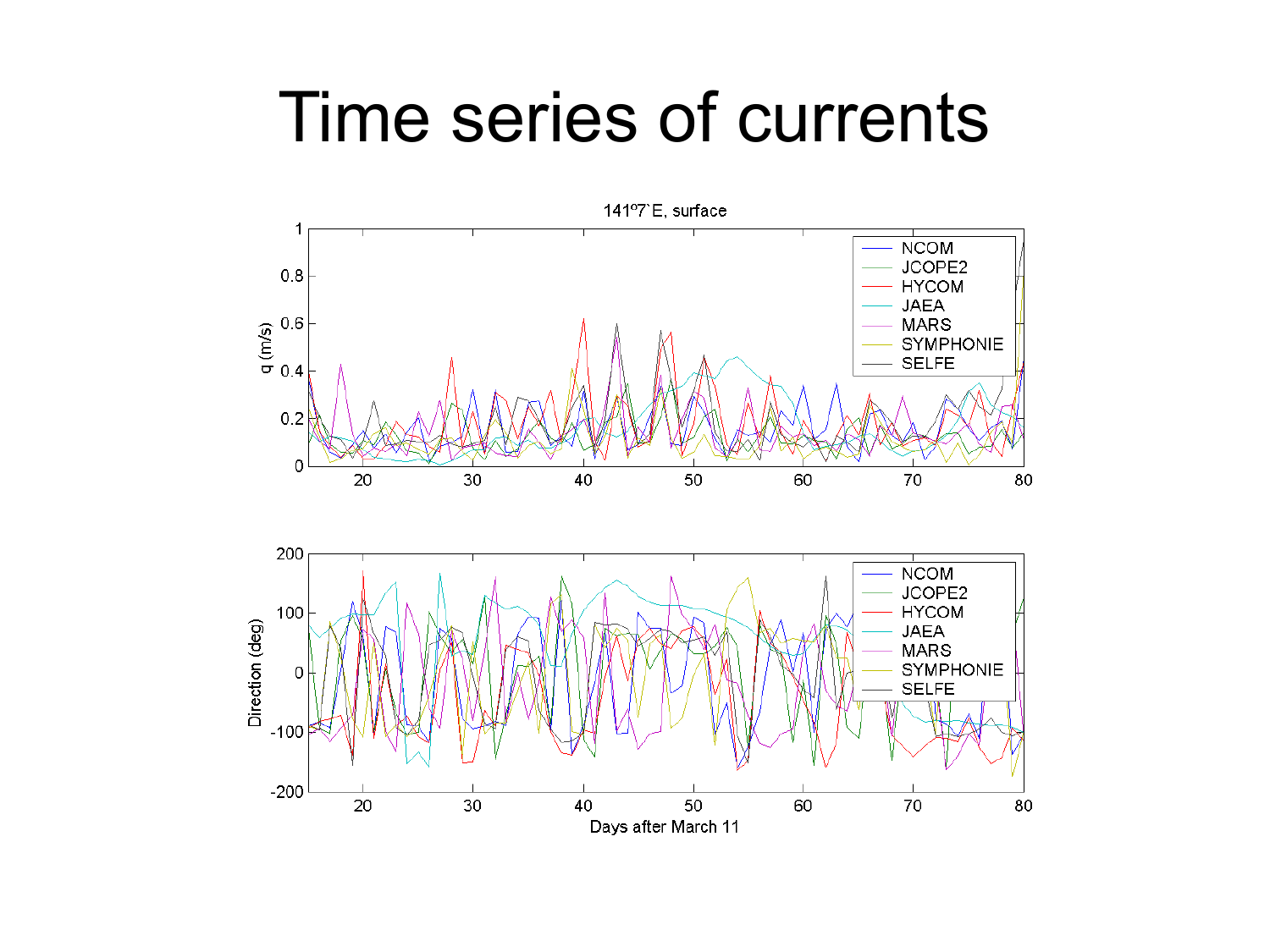#### Exercise 2: tracer



All models use JCOPE2 model circulation

Same constant hypothetical release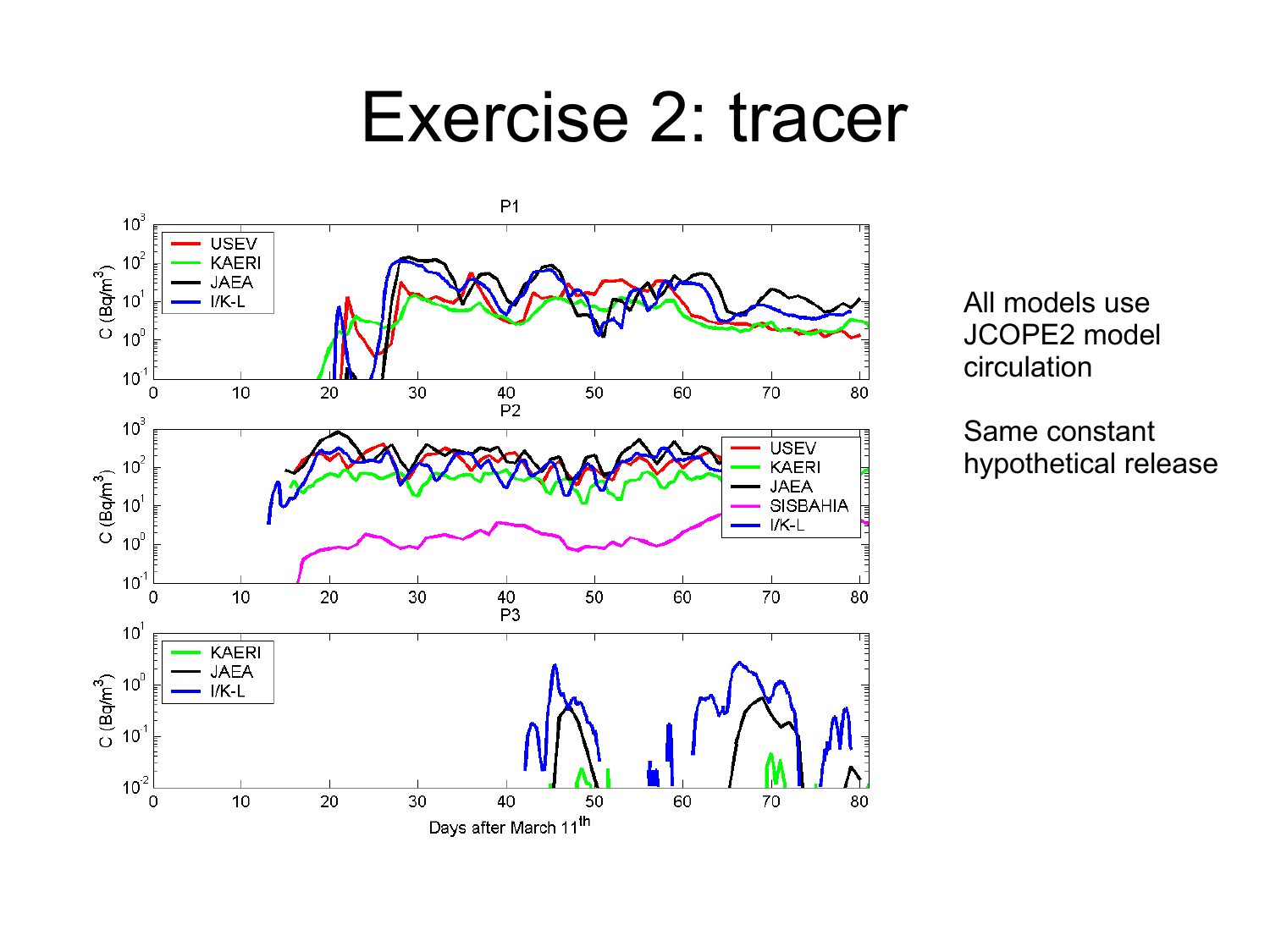#### Exercise 2: 137-Cs (water/sediment interactions included)

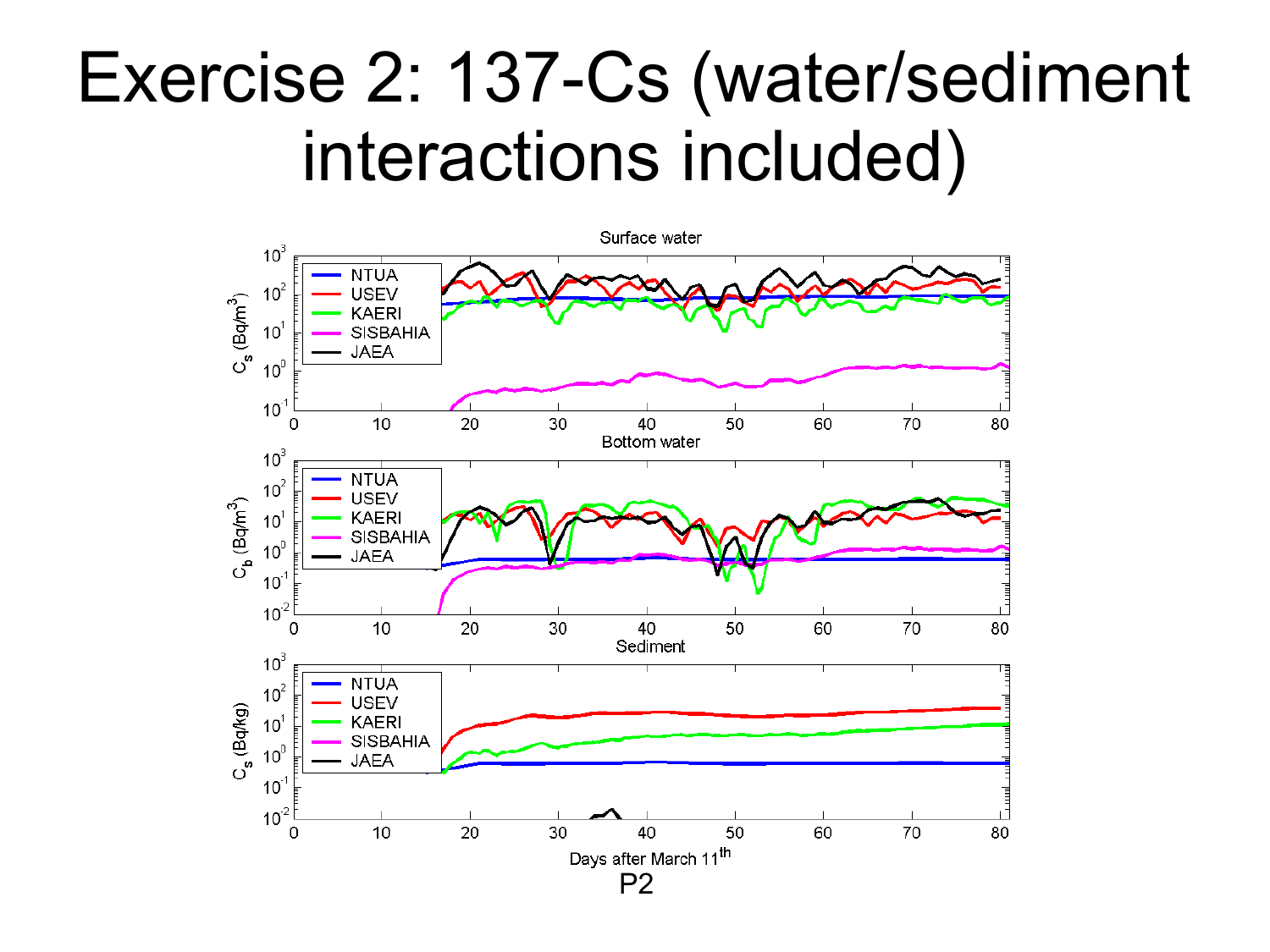### Exercise 3

- Same circulation
- Exactly the same bathymetry
- Same diffusion coefficients
- Same adsoption/desorption parameters

• In the case of a tracer, results do not *significantly improve with respect to exercise 2. The main reason of discrepancy between models is water circulation*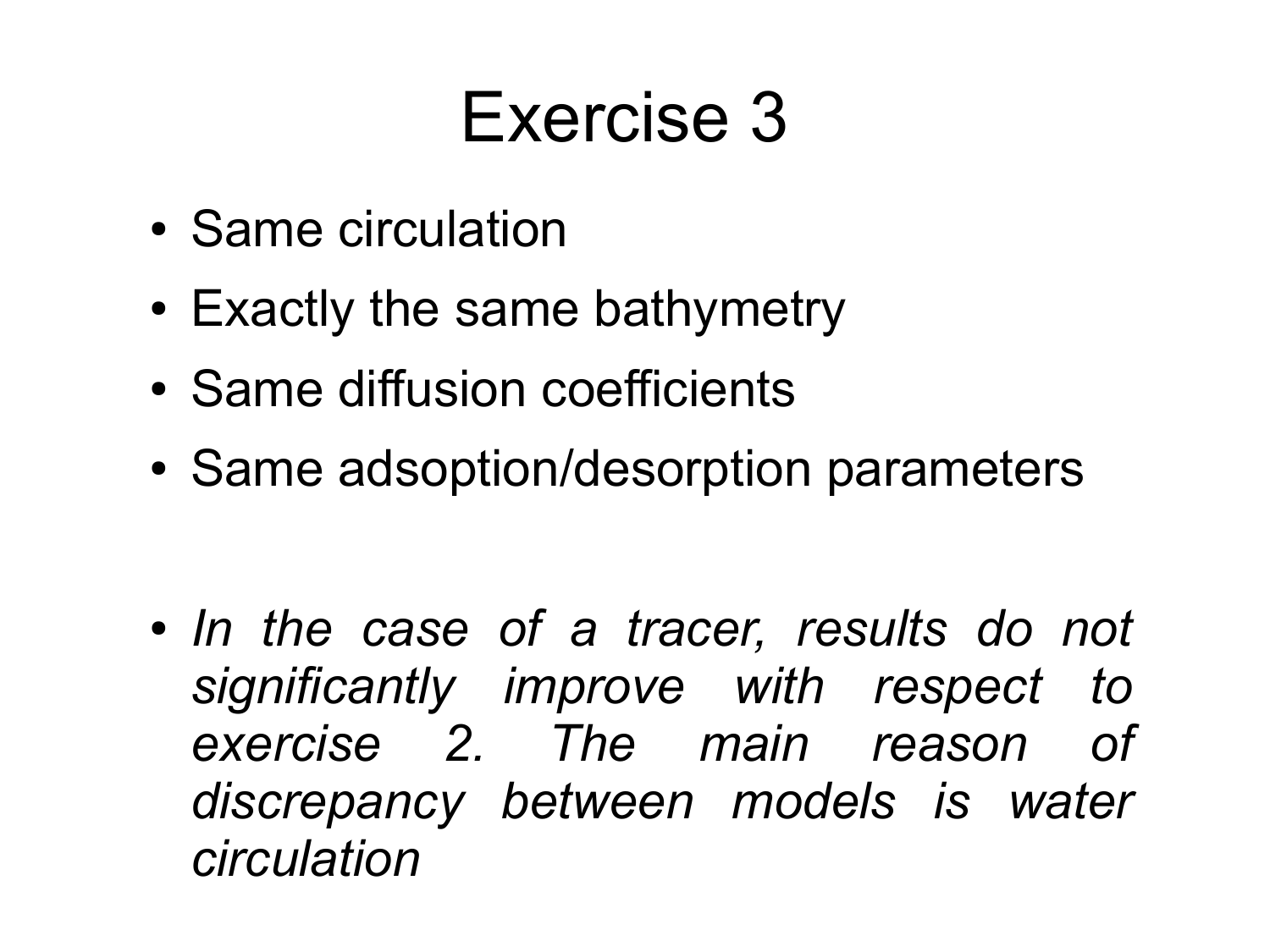#### Exercise 3: 137-Cs

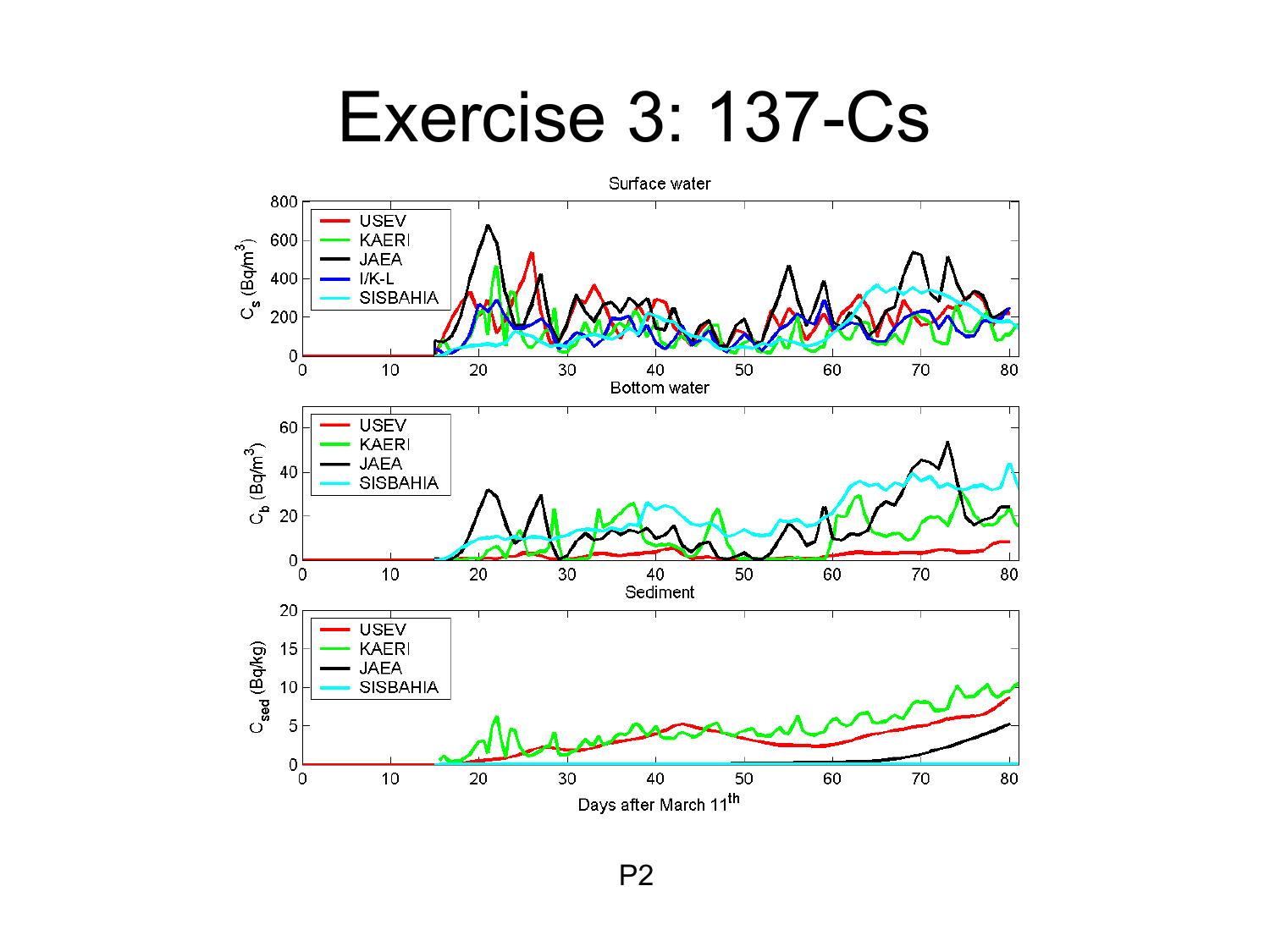#### Next step: comparisons with measurements (exercise 4)



Atmospheric deposition: from atmospheric dispersion models

Direct releases: reconstructed from TEPCO measurements in the release area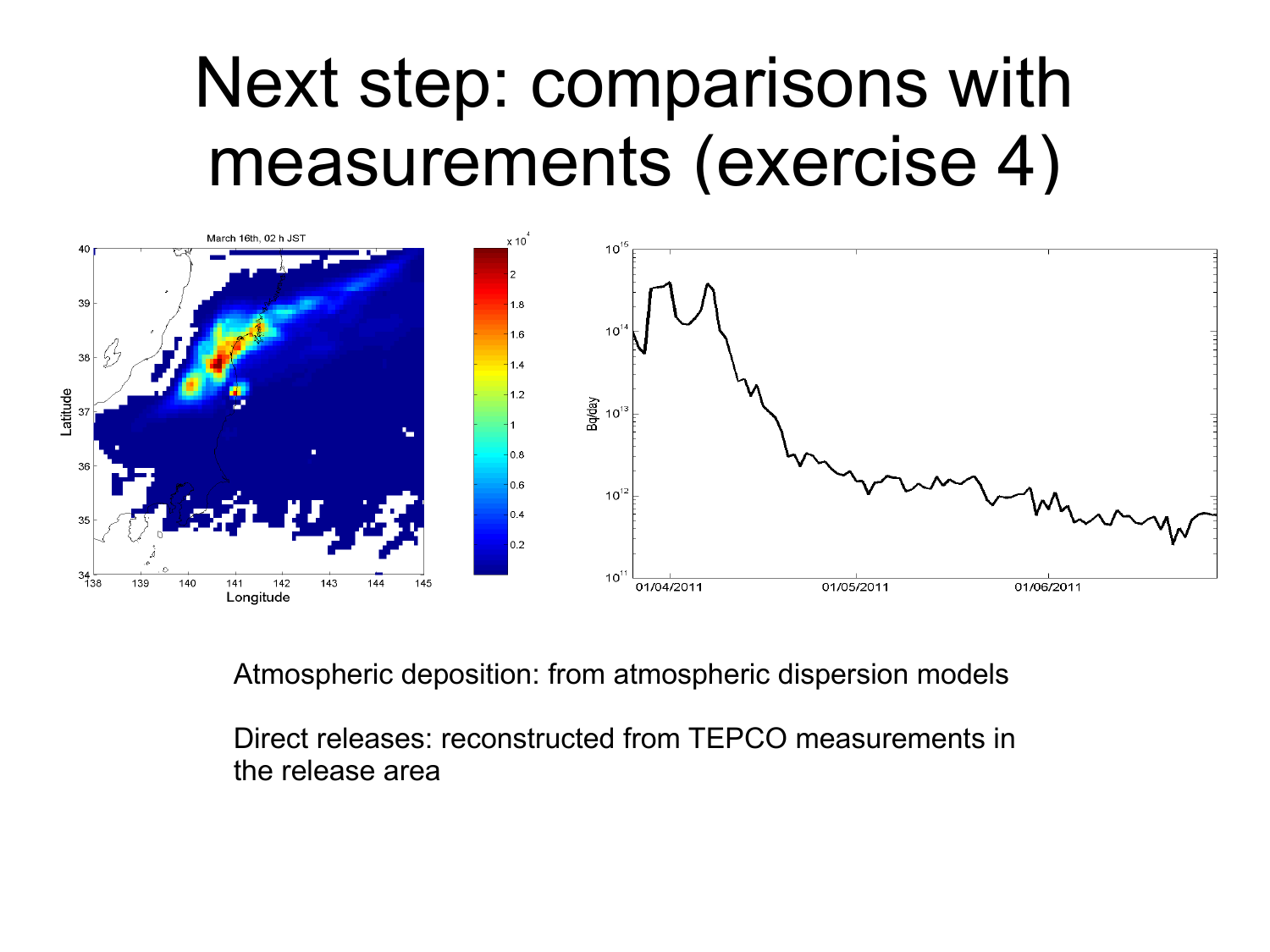## Points sampled by TEPCO

Exercise 4a (same circulation, parameters) Exercise 4b (modeler expertise)

 $10$ 

 $\circ$ 

20

40

60

Days after March 11<sup>th</sup>

80

100











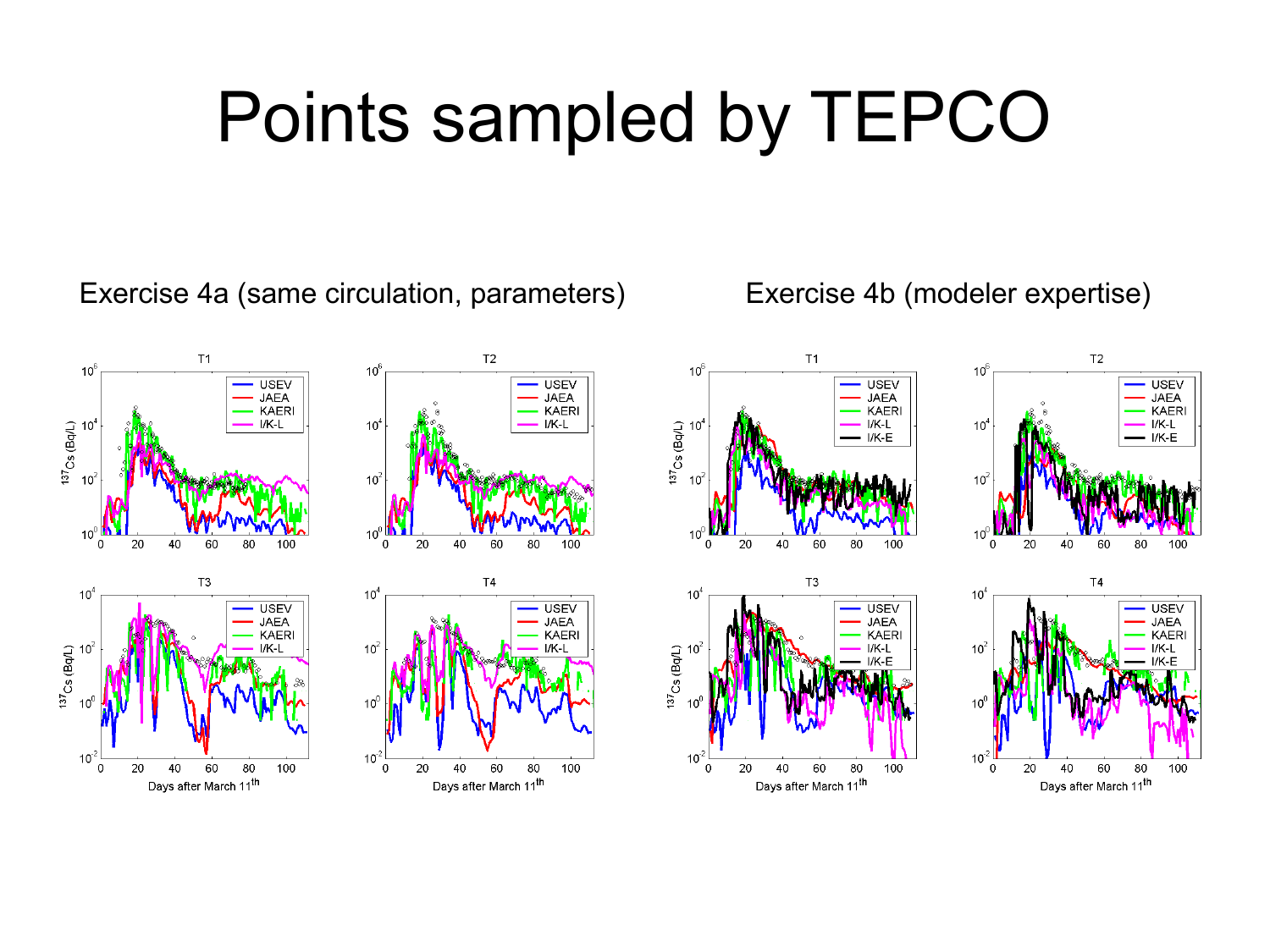### Concentrations in sediments (Bq/kg)



JAEA-4a (JCOPE2)



JAEA-4b (Univ. Kyoto)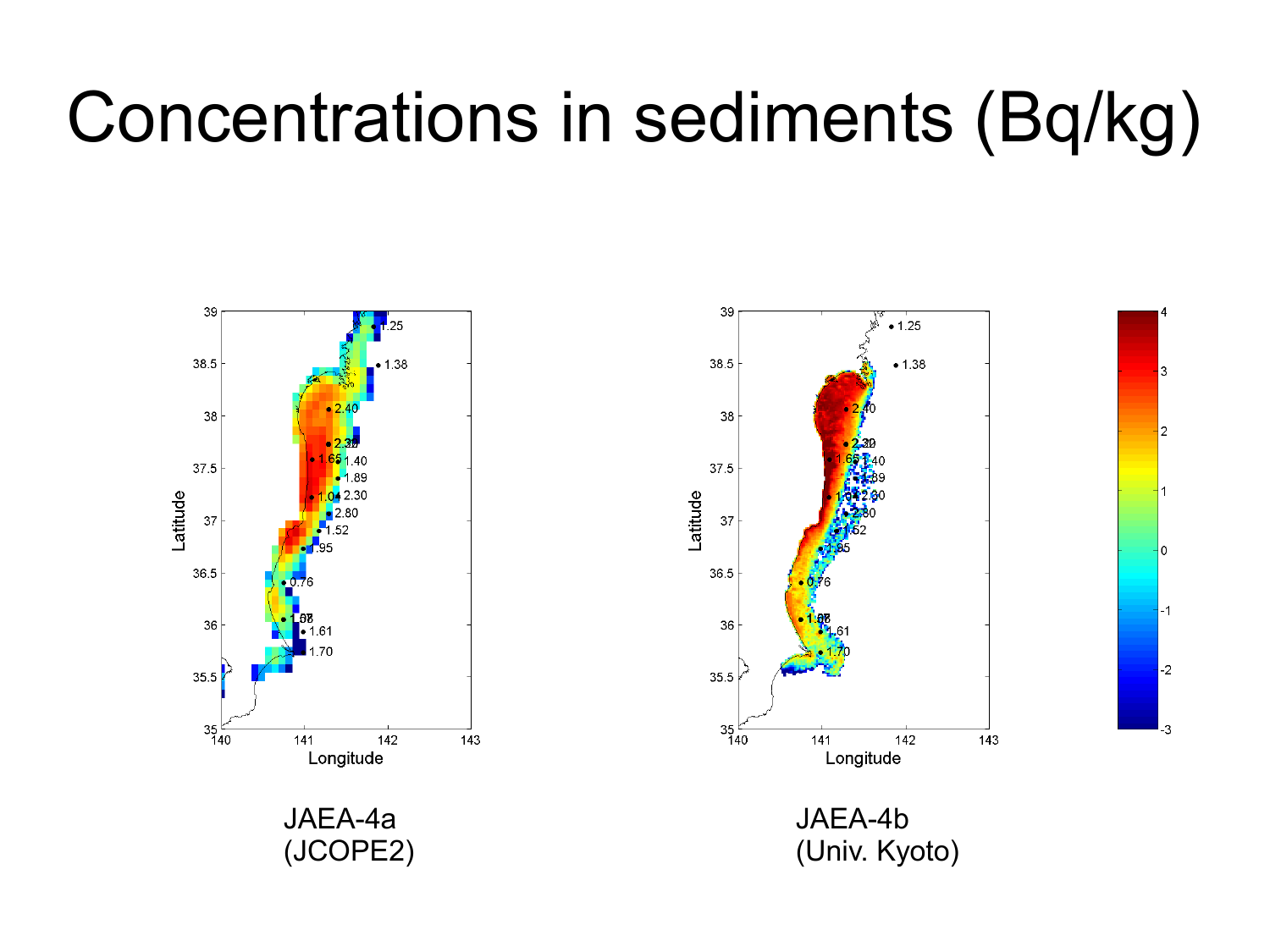# Conclusions

- Dispersion models are robust tools (consistent results in the Baltic), but:
- Large differences in model output occur in highly dynamic systems, with strong and variable currents (model harmonization required in Fukushima)
- This highlights the difficulties in developing operative models for decision-making support in these dynamic environments
- Further research in this field is required (MODARIA-II?)